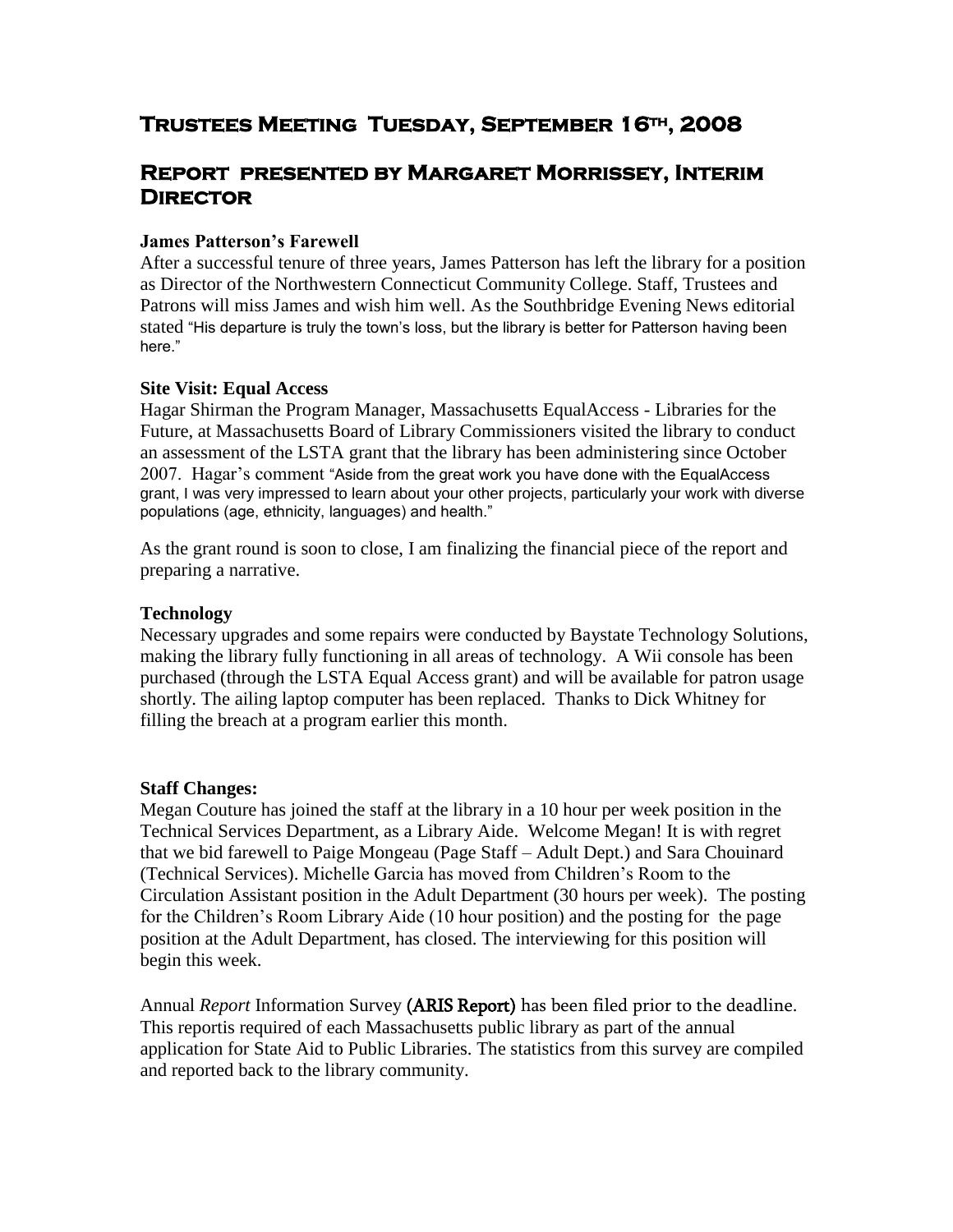## Children's Services:

The Children's department completed a busy summer reading programs season thematically linked to "Wild Reads". The staff is transitioning to fall programming schedule. An exciting array of programs is planned, including a book club.

Story Hours begin the week of September 15<sup>th</sup>. Monday's 10:30-11:00 is Bouncing Babies Story/Play Group for ages birth to 18 months. Tuesday's 10:30-11:15 is Koala Kubs Story/Craft Time for ages 19 months to 3 years old. Wednesday's 10:30-11:30 is Krocodile Kids Story/Craft Time for ages 3-6 year olds.

## Adult Services:

The **"Money on Main"** program series finished September 15<sup>th</sup>, 2008. various aspects of financial planning, money management, planning for future downsizing in the golden years and so forth. In light of the popularity of this series, we are pleased to announce the formation of an Investment Club moderated by Jeff Burdick of Edward Jones. The club will meet on a monthly basis on the second Wednesday of each month until the end of the year, at 10 a.m. for one hour. Topics that will be covered will be determined by the group but may include: Building a Strong Financial Foundation, Understanding Market Volatility, Making smart choices in retirement, Understanding the importance of dividends, Tax free investing among other topics.

Continuing to partner with organizations in the community, the success and strength of these programs has been due to the cooperation and availability of local expert speakers.

## **Bequests:**

Throughout the history of the library, there has been a tradition of small bequests being made to honor a special friend or relative, and memorial donations in memory of a patron who has passed. In the past few months, there have been a few long-time library users who have died and in some instances, a memorial fund was established. In this way, the library has been able to expand its large print collection for the western genre, for example, additionally; a memorial donation has allowed us to purchase a loveseat for the Reading Room. The plan has been to create a relaxed atmosphere there and little by little we are achieving this effect.

**Saturday Service** returned on Saturday, September 6<sup>th</sup>, 2008. Hours are 9 a.m. to 1 p.m.

The annual **Library Card Sign-Up and Banned Books exhibits** have been put on display to raise awareness of the various services that are available to the community, free of charge. More than ever, we need to celebrate the Freedom to Read - to express one's opinion even if that opinion might be considered unorthodox or unpopular and stresses the importance of ensuring the availability of those unorthodox or unpopular viewpoints to all who wish to read them.